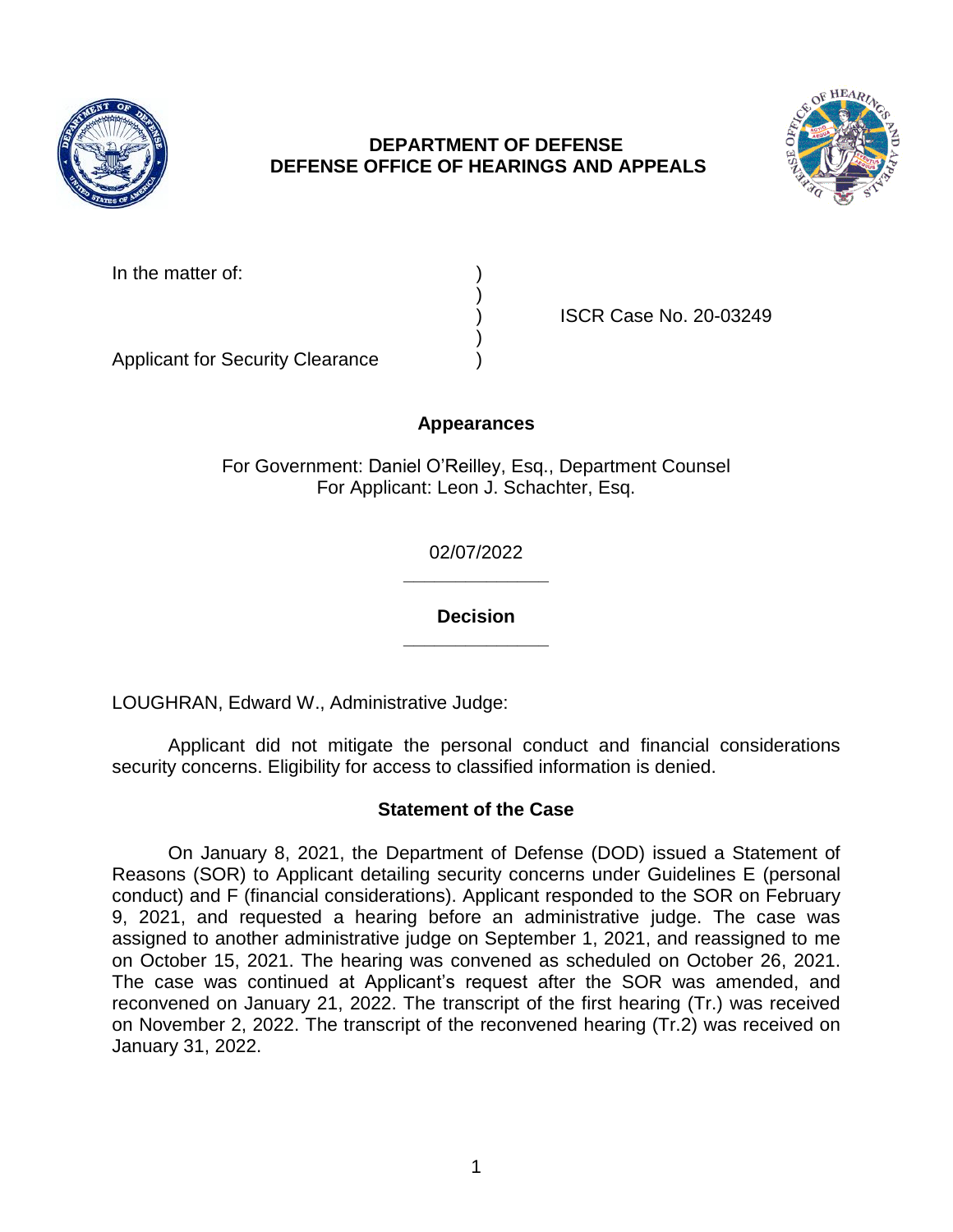### **Procedural and Evidentiary Rulings**

### **Evidence**

 Government Exhibits (GE) 1 and 3 through 6 were admitted in evidence without objection. GE 2 was withdrawn and returned to Department Counsel after Applicant objected to its admission. Applicant testified and submitted Applicant's Exhibits (AE) A through H at the first hearing, AE I through K at the reconvened hearing, and AE L through O post-hearing, all of which were admitted without objection.

### **Motion to Amend SOR**

 Department Counsel's motion to amend the SOR by adding two additional allegations under Guideline F and additional language to SOR ¶ 2.a was granted over Applicant's objection. The new and amended allegations are as follows:

1.f. You owe the Internal Revenue Service about \$40,000 in unpaid taxes.

1.g. You owe the State of [REDACTED] about \$40,000 in unpaid taxes.

 2.a. You falsified material facts on an Electronic Questionnaires for  Investigations Processing (e-QIP) . . . . **And you deliberately failed to report your delinquent federal income taxes under any of the financial questions.** (Additional language in bold)

### **Findings of Fact**

 Applicant is a 56-year-old employee of a defense contractor. He has a bachelor's degree and a master's degree. He is married with an 11-year-old child and two adult stepchildren. His two-year-old step granddaughter lives with him and his wife. (Transcript (Tr.) at 14-16, 24, 53: GE 1; AE O)

 Applicant has a history of financial problems, including defaulted student loans, bankruptcies, unpaid state and federal income taxes, and delinquent debts. His student- loan issues go back to after he left college, and his tax issues go back to 2002. He attributed his financial problems to periods of unemployment and assisting his family financially. (Tr. at 22-23, 29-31; Tr.2 at 17; GE 1)

 Applicant attended one college for a period, which he financed at least partially through student loans. He earned a scholarship to another college where he was an All American athlete. He went to the Olympic Trials in 1992 and 1996. He received a master's degree while coaching at his undergraduate college. He continued to coach high school athletes, and he helped high school athletes prepare for college and receive scholarships. (Tr. at 15-21, 27, 33; AE A)

 Applicant filed a Chapter 7 bankruptcy case in January 2013. Under Schedule D, Creditors Holding Secured Claims, the petition listed a \$20,234 auto loan. Under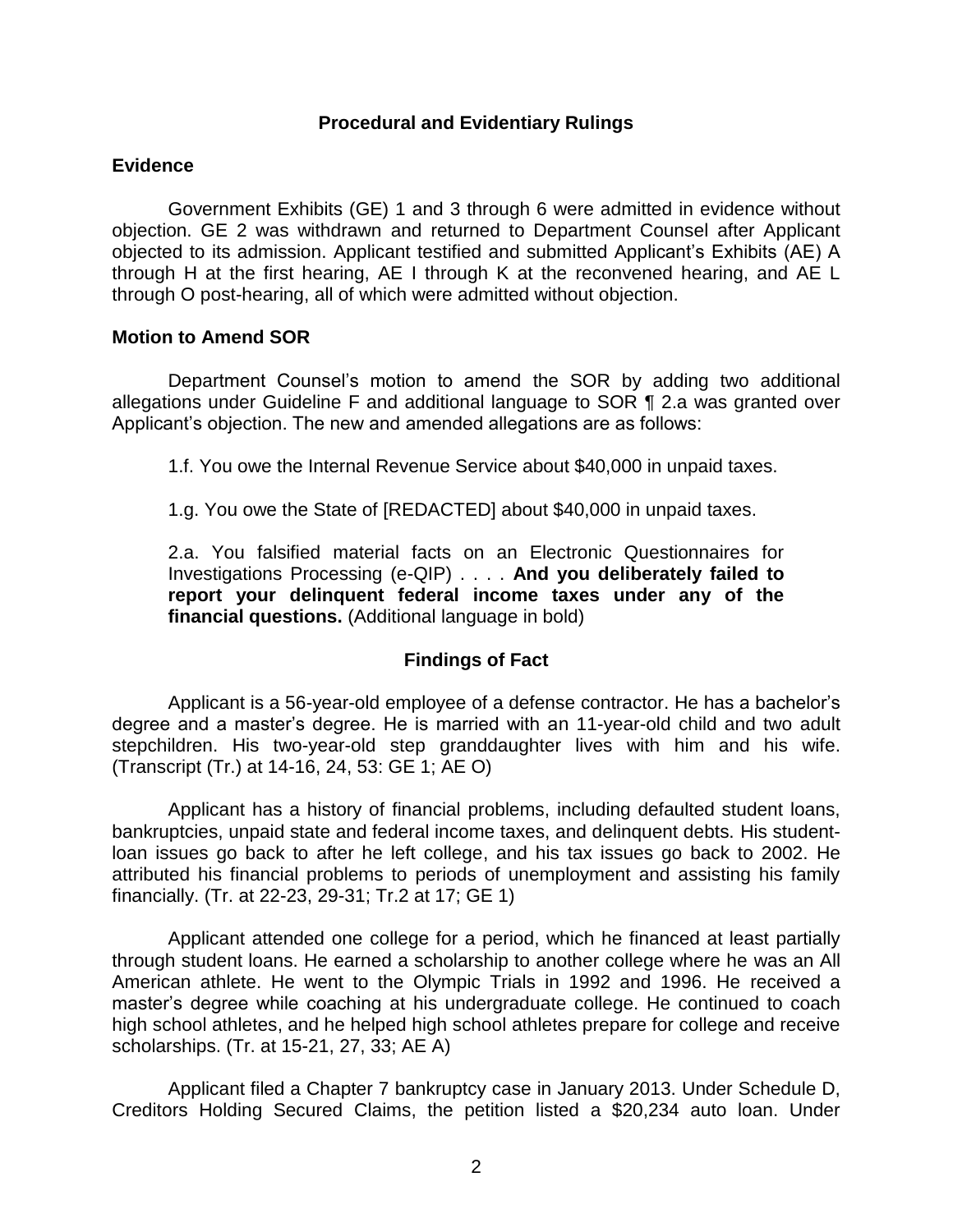Schedule E, Creditors Holding Unsecured Priority Claims, the petition listed \$49,132 in federal income taxes, penalties, and interest for tax years 2009, 2010, and 2011. Under Schedule F, Creditors Holding Unsecured Nonpriority Claims, the petition listed claims interest for tax years 2003 through 2008. The petition listed \$5,261 in state income taxes, penalties, and interest for tax year 2009, and it listed \$14,061 owed on a totaling \$155,269. The claims included \$77,942 in federal income taxes, penalties, and guaranteed student loan. (Tr. at 21-24; Applicant's response to SOR; GE 6; AE H)

Applicants dischargeable debts were discharged in May 2013. The order stated: "SEE THE BACK OF THIS ORDER FOR IMPORTANT INFORMATION." The back of the order provided additional information, including the following:

### **Debts That are Not Discharged**

Some of the common types of debts which are not discharged in a chapter 7 bankruptcy case are:

- a. Debts for most taxes;
- d. Debts for most student loans. (GE 6)

 Applicant filed a Chapter 13 bankruptcy case in June 2014. Under Schedule E, Creditors Holding Unsecured Priority Claims, the petition listed \$9,395 in federal income taxes for tax years 2012 and 2013, and \$8,546 in state income taxes for the same years. Under Schedule F, Creditors Holding Unsecured Nonpriority Claims, the petition listed \$25,131 in federal income taxes for tax years 2009, 2010, and 2011, and \$6,009 in state income taxes for 2011. The case was dismissed in August 2017. (Tr. at 24-26; Applicant's response to SOR; GE 5; AE H)

 Applicant defaulted on his student loans. The September 2019 credit report lists a student loan in collections, owed to the U.S. Department of Education, with a balance of \$41,752. The July 2020 credit report listed that the balance had increased to \$42,660. Applicant admitted that he had not made any payments for about 20 years until he entered into a loan rehabilitation program in February 2021 to make nine monthly payments of \$49. The Department of Education confirmed in October 2021 that Applicant made the required payments, and his loan was rehabilitated and back in good standing. (Tr. at 27-35; Applicant's response to SOR; GE 3, 4; AE B, H)

Applicant settled the \$1,738 debt in SOR ¶ 1.d for \$950 in September 2021. He paid the \$920 debt in SOR ¶ 1.e in September 2021. He received financial counseling from a federal agency, and he received financial advice from a college friend. (Tr. at 29- 32, 36-37; GE 3, 4; AE C, D, F-H)

 Applicant submitted a Questionnaire for National Security Positions (SF 86) in August 2019. He reported both bankruptcies. For the Chapter 13 bankruptcy, he checked the box indicating that he was discharged of all debts claimed in the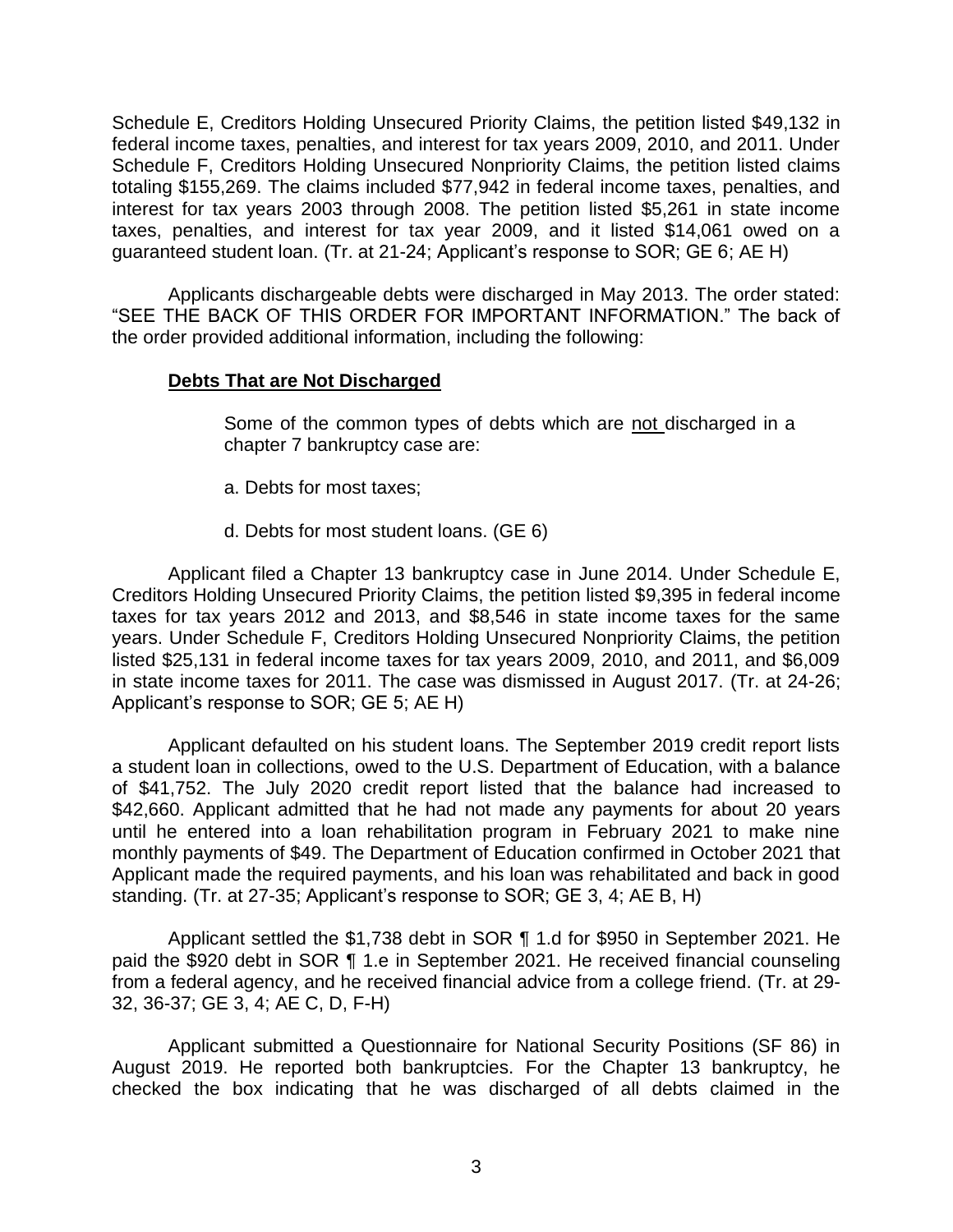bankruptcy. He explained that "Consolidation in progress," including state tax liens of \$4,627, filed on September 13, 2013, and \$5,977, filed on October 24, 2012. (GE 1)

 financial questions. He initially testified that he did not report his student loans because he thought they were in deferment. He stated that he called the student loan provider when he was out of work and asked if his loans could be deferred until he found a job. When he was asked why after 20 years of no payments, he would call the provider and ask for a deferment, he changed his story to he did not call the student loan provider for a deferment, he called the credit card companies. He stated that he did not report the student loans on the SF 86 because he thought they had been discharged in Applicant did not report his defaulted student loans on the SF 86 under any of the bankruptcy. (Tr. at 29, 32-33, 39-44; GE 1)

 Applicant did not report his delinquent federal income taxes on the SF 86 under any of the financial questions, including questions that asked: "**In the last seven (7) years** have you failed to file or pay Federal, state, or other taxes when required by law or ordinance?" and if: "You are currently delinquent on any Federal debt."

 Applicant submitted a personal financial statement at his hearing that reported a monthly remainder of \$3,639 after deductions, liabilities, and expenses were deducted from his gross income. It did not include any deductions for federal and state income taxes. When asked if he owed any federal and state income taxes, he asserted that he was paying his state about \$500 per month toward a debt of \$40,000 to \$45,000. (Tr. at 44-46, 50; AE E) As to the IRS, he was asked:

AJ: And how much do you owe the IRS?

Applicant: It's - - right now currently I don't owe the IRS.

AJ: You don't owe the IRS?

Applicant: Right now, currently I don't. (Tr. at 46-47)

 When pressed, Applicant admitted that he probably owed the IRS about \$50,000 to \$70,000, including about \$10,000 for 2020. (Tr. at 47-50) At the reconvened hearing, he was evasive and never gave an actual amount that he owed the IRS, but estimated a figure of \$100,000. (Tr.2 at 9-14, 21-22)

 In January 2022, Applicant contracted with a tax attorney to represent his interests with the IRS. He agreed to pay the attorney \$11,273 for his fees, payable in 17 monthly payments of \$626, through May 2023. Applicant's 2013 bankruptcy petition reported that he owed \$127,074 to the IRS for taxes owed through 2011. His 2014 bankruptcy petition reported that he owed the IRS an additional \$9,395 for tax years 2012 and 2013. That adds up to \$136,469 owed to the IRS in 2014, and it does not include additional penalties and interest or the amounts owed for tax years after 2013. Absent any documented proof from Applicant, his testimony that he owes the IRS about \$100,000 is not credible. (Tr.2 at 9-14, 21-22; GE 5, 6; AE I, K)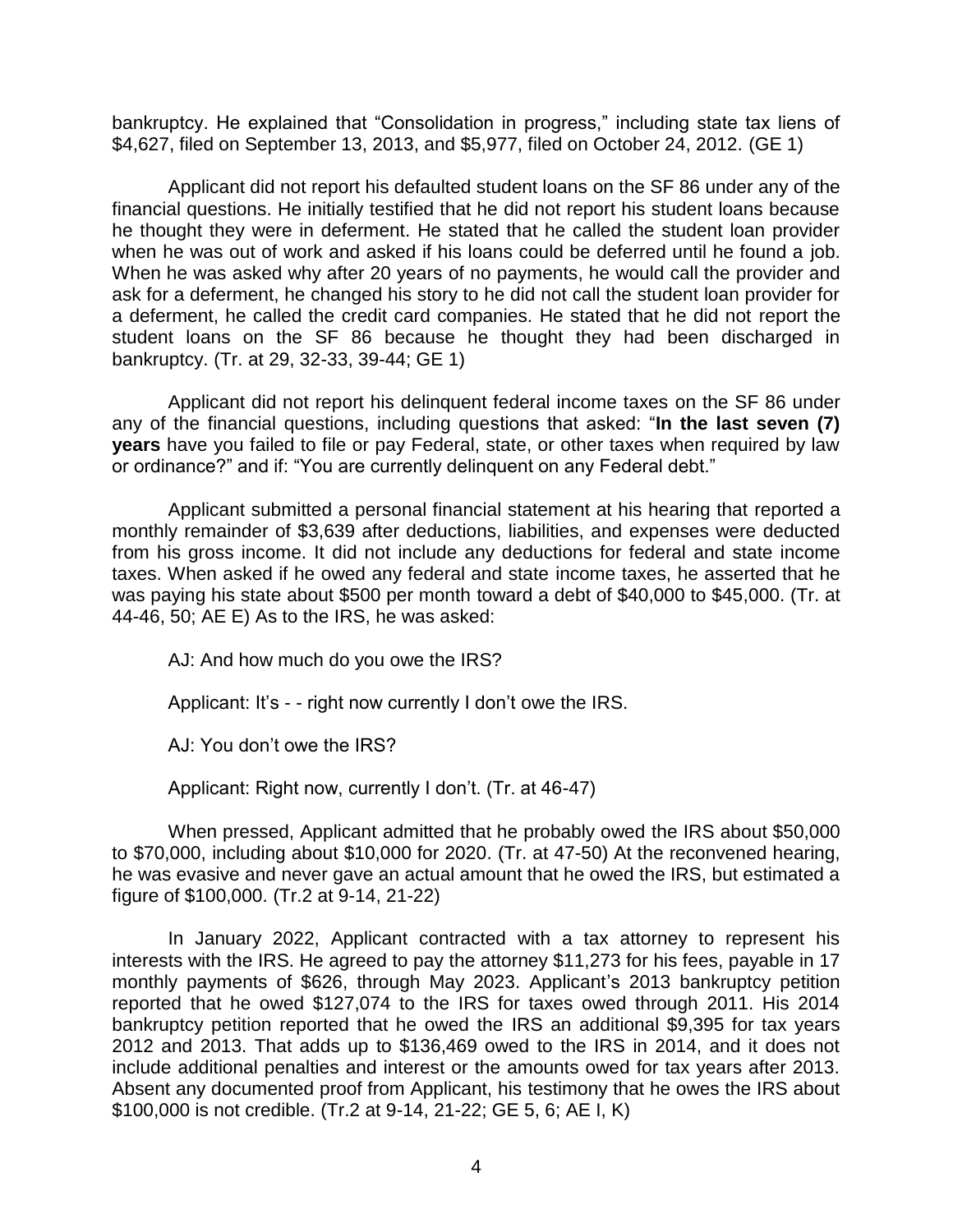On October 26, 2021, Applicant entered into a payment agreement with his state to pay \$500 per month toward his income tax debt of \$124,998 for tax years 2002, 2003, 2005 to 2011, 2013 to 2016, 2019, and 2020. He paid the state \$1,537, which included a \$37 service fee, by credit card on October 1, 2021. (Tr.2 at 7-9, 13; AE J, N)

 Applicant denied intentionally providing false information on the SF 86. He always filed his tax returns, but he did not always pay what was owed. He testified that since the question asked "have you failed to file **and/**or pay Federal, state, or other taxes" (language in bold is not in the SF 86 question), he only had to answer the question affirmatively if he did not file **and** did not pay. His answer remained the same after he was told that the question in the SF 86 was not an "and/or" question; it was just an "or" question. He provided a similar response to why he answered the question that asked if "You are currently delinquent on any Federal debt." Applicant was diagnosed in 2003 with a learning disability, and specifically, a reading disorder. With concessions for his learning disability, he worked as a teacher and a coach from 2002 to 2007. His post- hearing submissions included treatises on the ambiguity of "and" and "or" in legal drafting. (Tr. at 51-52; Tr.2 at 11-12, 15-21; GE 1; AE L, M, O)

 Applicant volunteers in his community. He submitted documents and letters attesting to his moral character and excellent job performance. He is praised for his trustworthiness, honesty, dedication, humility, kindness, judgment, work ethic, and integrity. (AE A)

#### **Policies**

 *Classified Information within Industry* (February 20, 1960), as amended; DOD Directive 5220.6, *Defense Industrial Personnel Security Clearance Review Program* (January 2, 1992), as amended (Directive); and the adjudicative guidelines (AG), which became This case is adjudicated under Executive Order (EO) 10865, *Safeguarding*  effective on June 8, 2017.

 When evaluating an applicant's suitability for a security clearance, the administrative judge must consider the adjudicative guidelines. In addition to brief introductory explanations for each guideline, the adjudicative guidelines list potentially disqualifying conditions and mitigating conditions, which are to be used in evaluating an applicant's eligibility for access to classified information.

 These guidelines are not inflexible rules of law. Instead, recognizing the complexities of human behavior, administrative judges apply the guidelines in conjunction with the factors listed in the adjudicative process. The administrative judge's overarching adjudicative goal is a fair, impartial, and commonsense decision. According to AG ¶ 2(c), the entire process is a conscientious scrutiny of a number of variables known as the "whole-person concept." The administrative judge must consider all available, reliable information about the person, past and present, favorable and unfavorable, in making a decision.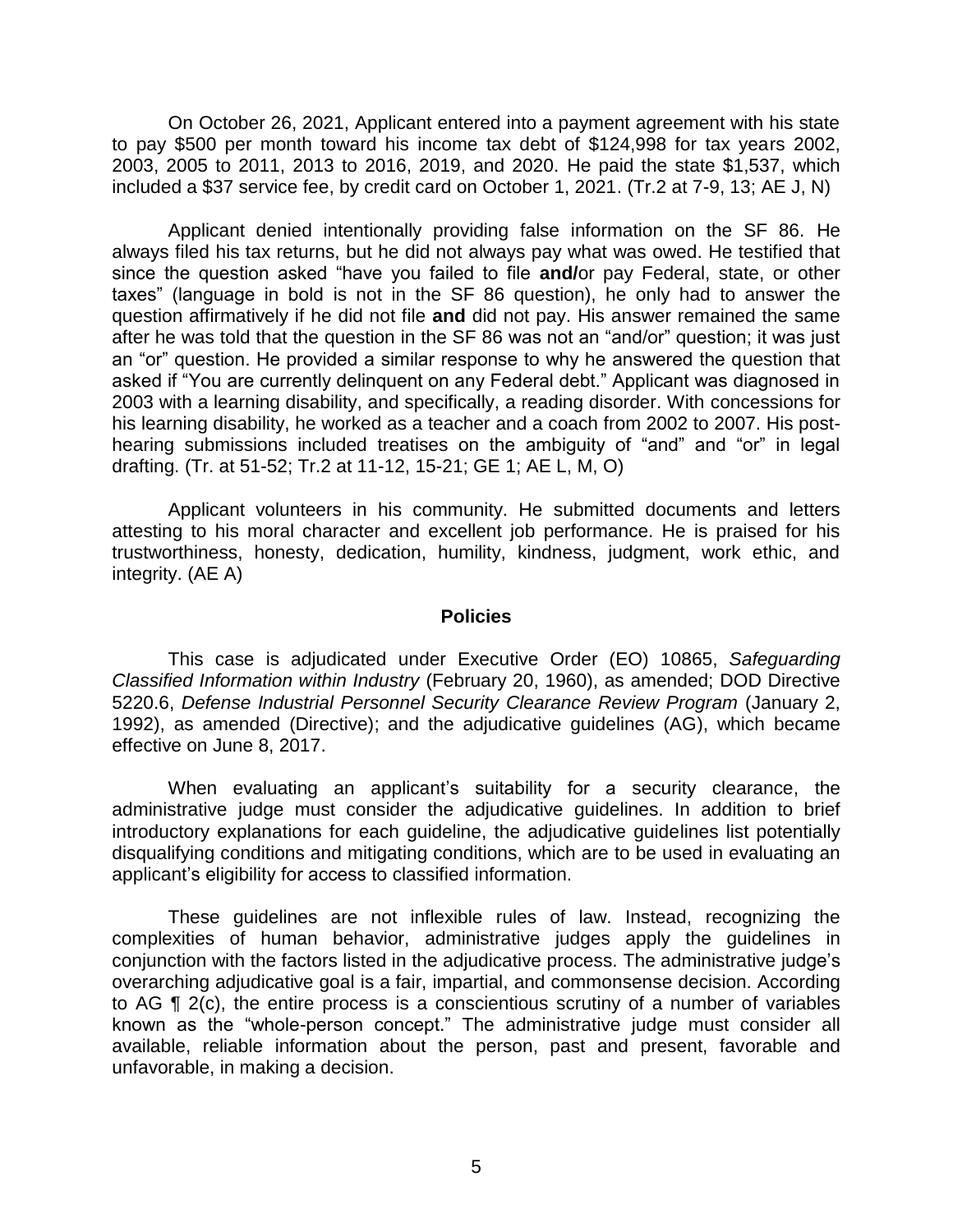The protection of the national security is the paramount consideration. AG  $\P$  2(b) requires that "[a]ny doubt concerning personnel being considered for national security eligibility will be resolved in favor of the national security."

 Under Directive ¶ E3.1.14, the Government must present evidence to establish controverted facts alleged in the SOR. Under Directive ¶ E3.1.15, the applicant is responsible for presenting "witnesses and other evidence to rebut, explain, extenuate, or mitigate facts admitted by the applicant or proven by Department Counsel." The applicant has the ultimate burden of persuasion to obtain a favorable security decision.

 A person who seeks access to classified information enters into a fiduciary relationship with the Government predicated upon trust and confidence. This relationship transcends normal duty hours and endures throughout off-duty hours. The Government reposes a high degree of trust and confidence in individuals to whom it grants access to classified information. Decisions include, by necessity, consideration of the possible risk the applicant may deliberately or inadvertently fail to safeguard classified information. Such decisions entail a certain degree of legally permissible extrapolation of potential, rather than actual, risk of compromise of classified information.

 Section 7 of EO 10865 provides that adverse decisions shall be "in terms of the national interest and shall in no sense be a determination as to the loyalty of the applicant concerned." *See also* EO 12968, Section 3.1(b) (listing multiple prerequisites for access to classified or sensitive information).

### **Analysis**

## **Guideline F, Financial Considerations**

The security concern for financial considerations is set out in AG ¶ 18:

 Failure to live within one's means, satisfy debts, and meet financial obligations may indicate poor self-control, lack of judgment, or unwillingness to abide by rules and regulations, all of which can raise questions about an individual's reliability, trustworthiness, and ability to protect classified or sensitive information. Financial distress can also be caused or exacerbated by, and thus can be a possible indicator of, other issues of personnel security concern such as excessive gambling, mental individual who is financially overextended is at greater risk of having to health conditions, substance misuse, or alcohol abuse or dependence. An engage in illegal or otherwise questionable acts to generate funds.

 The guideline notes several conditions that could raise security concerns under AG ¶ 19. The following are potentially applicable in this case: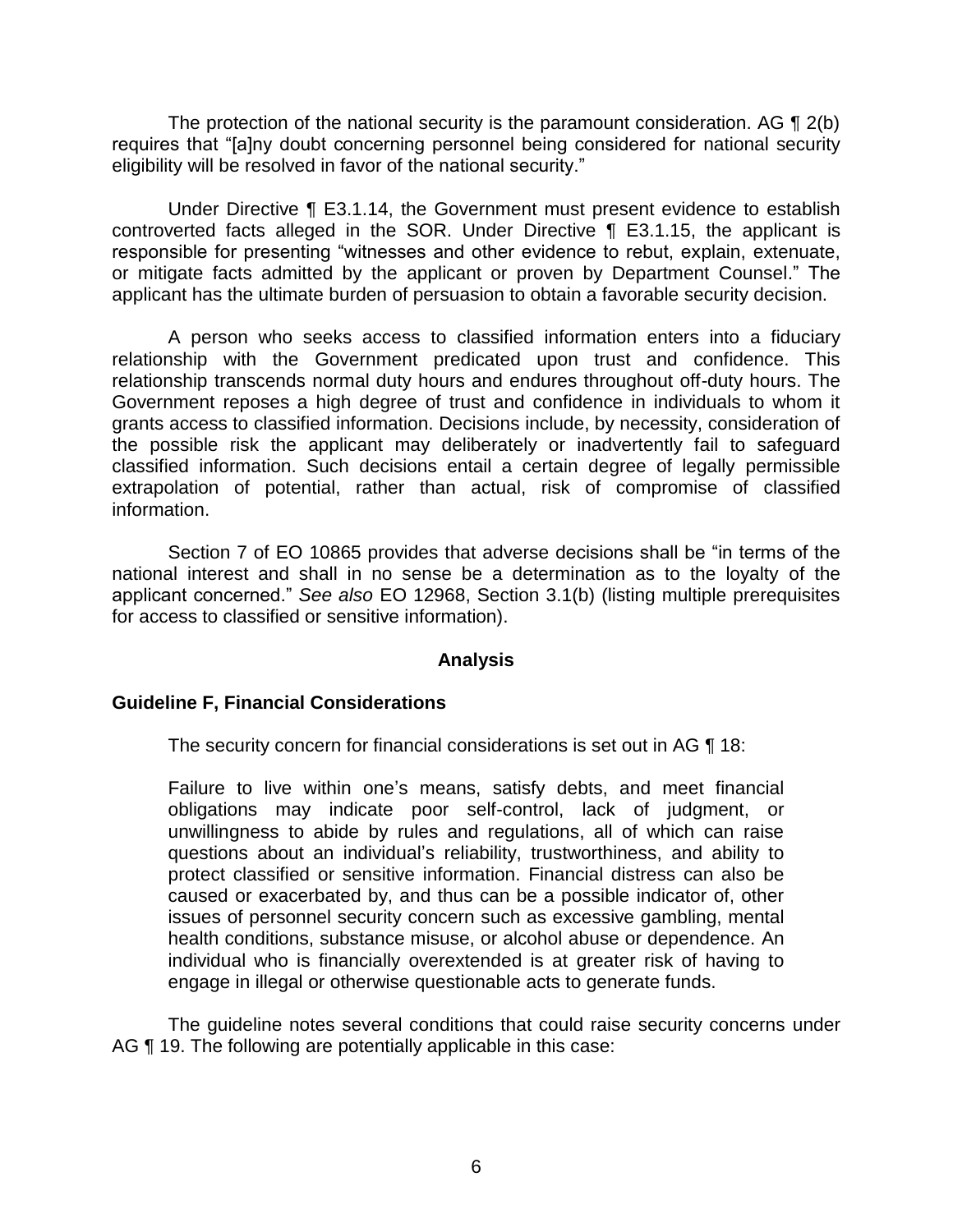(a) inability to satisfy debts;

(b) unwillingness to satisfy debts regardless of the ability to do so;

(c) a history of not meeting financial obligations; and

 (f) failure to file or fraudulently filing annual Federal, state, or local income tax returns or failure to pay annual Federal, state, or local income tax as required.

 Applicant's has a history of financial problems, including bankruptcies, delinquent debts, defaulted student loans, and unpaid federal and state taxes. AG  $\P\P$  19(a), 19(c), and 19(f) are applicable. While I accept that some of Applicant's financial problems occurred because he was unable to pay his debts, his defaulted student loans and unpaid taxes went on for so long, I conclude that he was unwilling to pay them. AG  $\P$ 19(b) is applicable.

 provided under AG ¶ 20. The following are potentially applicable: Conditions that could mitigate the financial considerations security concerns are

(a) the behavior happened so long ago, was so infrequent, or occurred under such circumstances that it is unlikely to recur and does not cast doubt on the individual's current reliability, trustworthiness, or good judgment;

 (b) the conditions that resulted in the financial problem were largely beyond the person's control (e.g., loss of employment, a business clear victimization by predatory lending practices, or identity theft), and the downturn, unexpected medical emergency, a death, divorce or separation, individual acted responsibly under the circumstances;

 (c) the individual has received or is receiving financial counseling for the problem from a legitimate and credible source, such as a non-profit credit counseling service, and there are clear indications that the problem is being resolved or is under control;

 (d) the individual initiated and is adhering to a good-faith effort to repay overdue creditors or otherwise resolve debts;

 (e) the individual has a reasonable basis to dispute the legitimacy of the past-due debt which is the cause of the problem and provides documented proof to substantiate the basis of the dispute or provides evidence of actions to resolve the issue; and

 (g) the individual has made arrangements with the appropriate tax authority to file or pay the amount owed and is in compliance with those arrangements.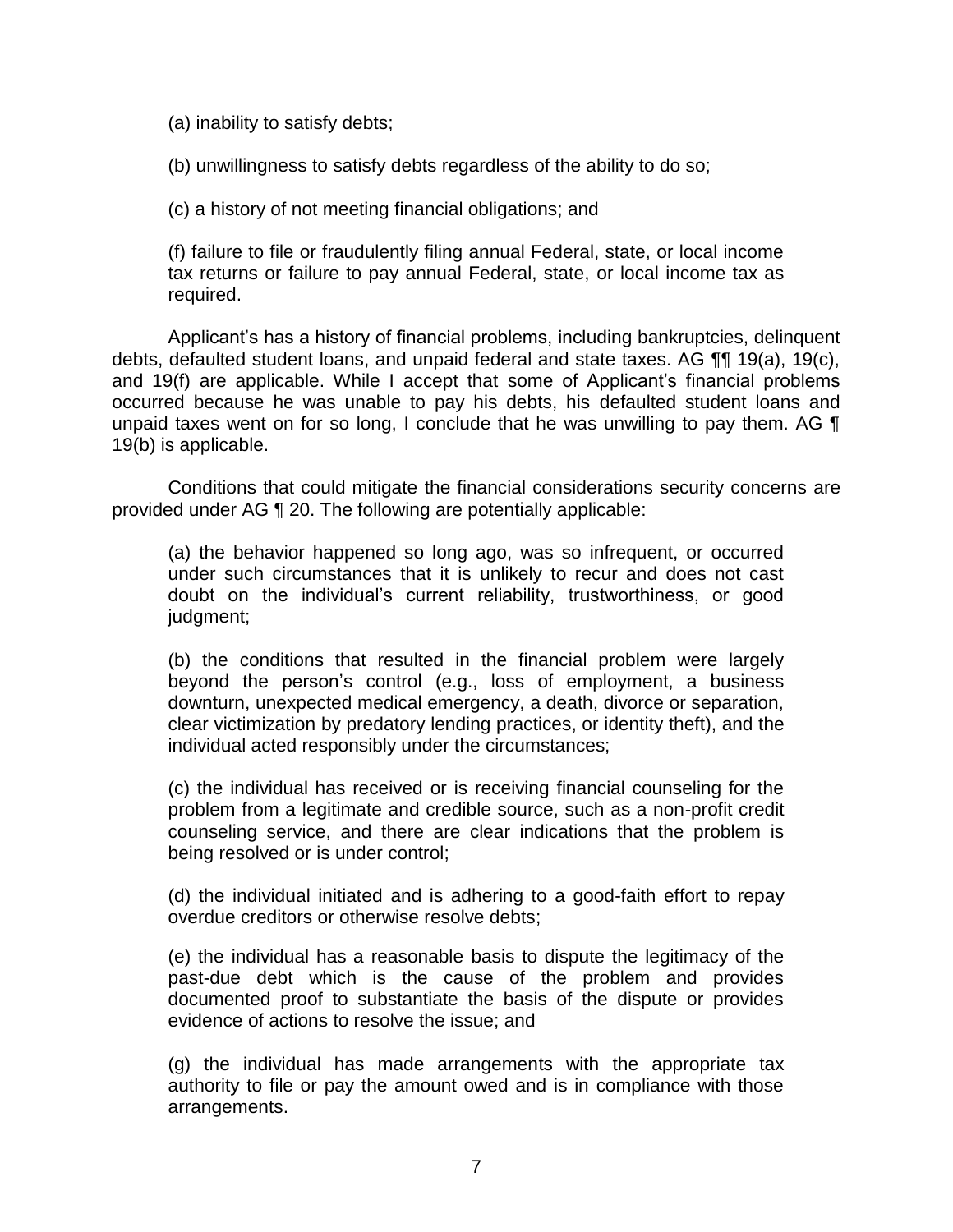Applicant's bankruptcies occurred in 2013 and 2014. Those allegations (SOR ¶¶ 1.a and 1.b) are mitigated. He paid or settled the debts in SOR ¶¶ 1.d and 1.e. Those allegations are also mitigated.

 into a loan rehabilitation program in February 2021, shortly after the SOR was issued, to make nine monthly payments of \$49. He made the required payments, and his loan is rehabilitated and back in good standing. In October 2021, he entered into a payment agreement with his state to pay \$500 per month toward his income tax debt of \$124,998. He paid \$1,500 for the first three months. An applicant who begins to resolve security concerns only after having been placed on notice that his or her clearance is in jeopardy may lack the judgment and willingness to follow rules and regulations when his or her personal interests are not threatened. *See, e.g.,* ISCR Case No. 17-04110 at 3 Applicant went decades without paying his student loans and taxes. He entered (App. Bd. Sep. 26, 2019).

 The status of Applicant's federal income taxes is murky at best. He did not report that he owed taxes on his 2019 SF 86; he initially testified that he did not owe the IRS; he changed his testimony to owing about \$40,000; he testified at the reconvened hearing that he owed about \$100,000; but his bankruptcy petitions reported that he owed the IRS \$136,469 in 2014, and it does not include additional penalties and interest or the amounts owed for tax years after 2013. Applicant had almost three months between the first and second hearing and the assistance of his counsel and tax attorney, but he still provided no documentation about how much he actually owed the IRS. Absent any documented proof from Applicant, his testimony that he owes the IRS about \$100,000 is not credible. He stated that he intended to pay his taxes. However, intentions to pay debts in the future are not a substitute for a track record of debt repayment or other responsible approaches. *See* ISCR Case No. 11-14570 at 3 (App. Bd. Oct. 23, 2013).

 Failure to comply with tax laws suggests that an applicant has a problem with abiding by well-established government rules and systems. Voluntary compliance with rules and systems is essential for protecting classified information. *See, e.g.,* ISCR Case No. 16-01726 at 5 (App. Bd. Feb. 28, 2018). A person who fails repeatedly to fulfill his or her legal obligations, such as filing tax returns and paying taxes when due, does not demonstrate the high degree of good judgment and reliability required of those granted access to classified information. *See, e.g.,* ISCR Case No. 17-01382 at 4 (App. Bd. May 16, 2018).

 After decades of neglect on his student loans and taxes, his recent payments on debts that are well into six figures are too little, too late. There is insufficient evidence for a determination that Applicant's financial problems will be resolved within a reasonable period. I am unable to find that he acted responsibly under the circumstances or that he made a good-faith effort to pay his student loans and taxes. His financial issues are recent and ongoing. They continue to cast doubt on his current reliability, trustworthiness, and good judgment. I find that the security concerns arising out of Applicant's defaulted student loans and unpaid taxes are not mitigated.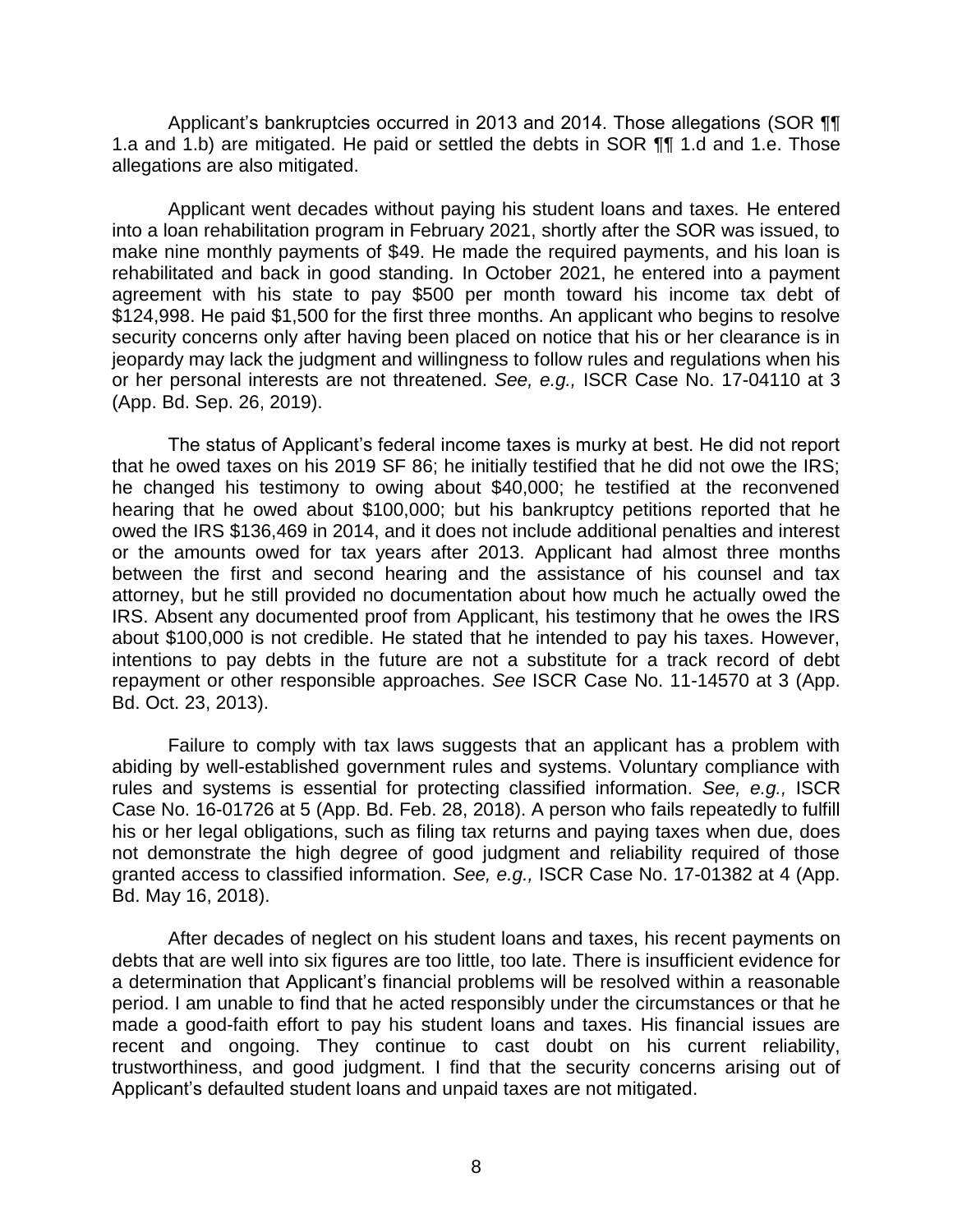### **Guideline E, Personal Conduct**

 $\overline{\phantom{a}}$ 

The security concern for personal conduct is set out in AG ¶ 15, as follows:

 Conduct involving questionable judgment, lack of candor, dishonesty, or unwillingness to comply with rules and regulations can raise questions about an individual's reliability, trustworthiness and ability to protect classified information. Of special interest is any failure to provide truthful and candid answers during the security clearance process or any other failure to cooperate with the security clearance process.

AG ¶ 16 describes conditions that could raise a security concern and may be disqualifying. The following disqualifying condition is potentially applicable:

 any personnel security questionnaire, personal history statement, or similar form used to conduct investigations, determine employment qualifications, award benefits or status, determine security clearance (a) deliberate omission, concealment, or falsification of relevant facts from eligibility or trustworthiness, or award fiduciary responsibilities.

 Applicant did not report his defaulted student loans and unpaid taxes on his 2019 SF 86. He provided inconsistent testimony about why he did not report the student loans. He initially stated that he called the student loan provider when he was out of work and asked if his loans could be deferred until he found a job. He later testified that he meant that the credit cards were deferred, and he thought the student loans had been discharged in bankruptcy. He stated that he misinterpreted the "and/or" nature of the tax questions.

 did not understand the and/or situation [in the SF 86] and the question about filing or paying taxes." He argued that Applicant nonetheless, intentionally failed to report his unpaid taxes under the second question. Applicant argued that I am bound by Department Counsel conceded in his closing argument that Applicant "genuinely Department Counsel's concession. I disagree.

 I considered all the evidence, including Applicant's age, education, experience, reading disorder, and the sometimes problematic use of "or." I also considered that he did not owe the IRS, and his evasive testimony about his taxes. I find by Applicant's inconsistent testimony about his student loans, his initially false testimony substantial evidence<sup>1</sup> that he intentionally omitted information about his defaulted

<sup>1</sup> Substantial evidence is "such relevant evidence as a reasonable mind might accept as adequate to support a conclusion in light of all the contrary evidence in the same record." *See, e.g.,* ISCR Case No. 17-04166 at 3 (App. Bd. Mar. 21, 2019) (citing Directive ¶ E3.1.32.1). "This is something less than the weight of the evidence, and the possibility of drawing two inconsistent conclusions from the evidence does not prevent [a Judge's] finding from being supported by substantial evidence." *Consolo v. Federal Maritime Comm'n*, 383 U.S. 607, 620 (1966). "Substantial evidence" is "more than a scintilla but less than a preponderance." *See v. Washington Metro. Area Transit Auth*., 36 F.3d 375, 380 (4th Cir. 1994); ISCR Case No. 04-07187 at 5 (App. Bd. Nov. 17, 2006)*.*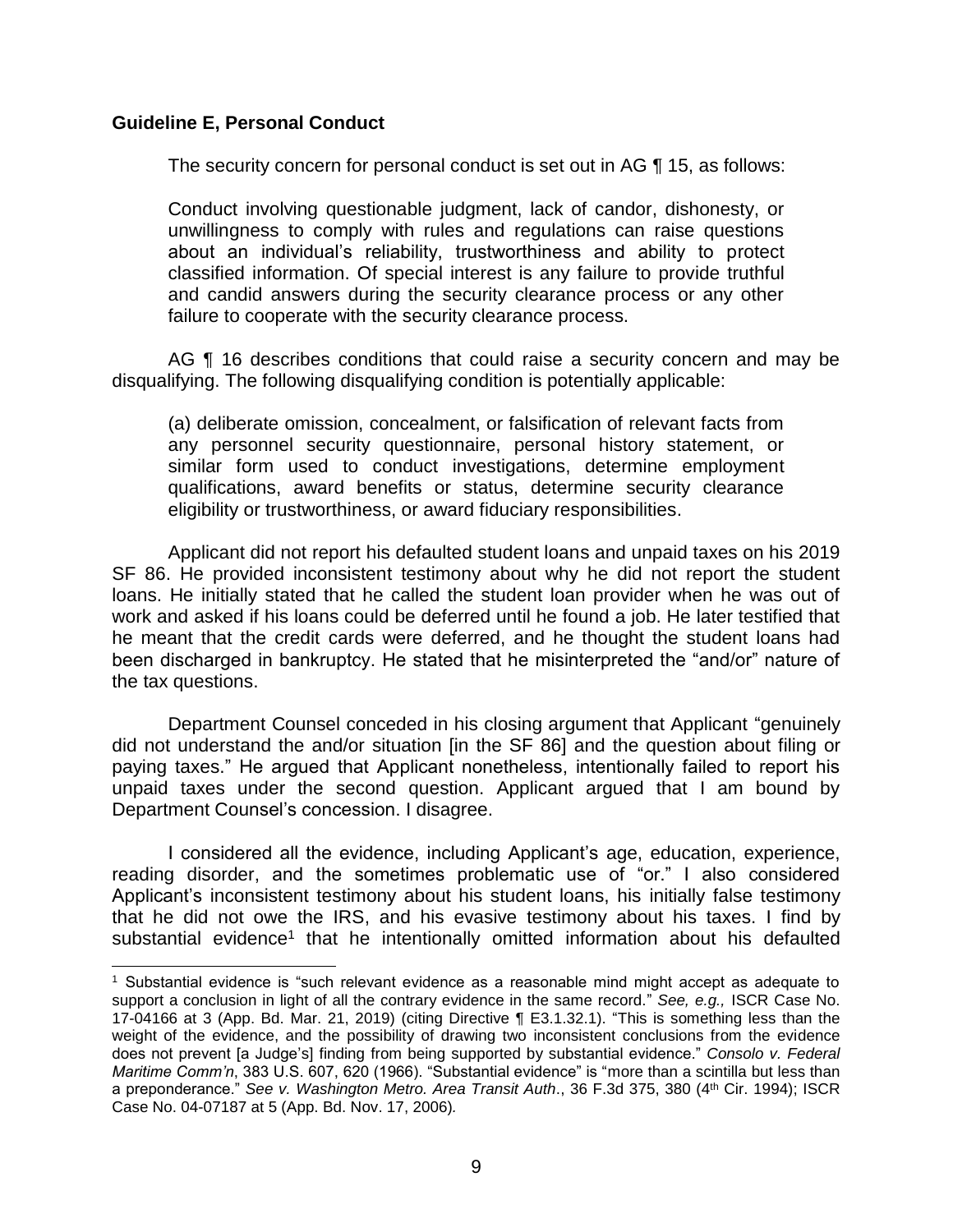student loans and unpaid taxes on the 2019 SF 86, including the question that was conceded by Department Counsel. AG ¶ 16(a) is applicable.

AG ¶ 17 provides conditions that could mitigate security concerns. The following are potentially applicable:

 (a) the individual made prompt, good-faith efforts to correct the omission, concealment, or falsification before being confronted with the facts;

 (b) the refusal or failure to cooperate, omission, or concealment was caused or significantly contributed to by advice of legal counsel or of a person with professional responsibilities for advising or instructing the individual specifically concerning security processes. Upon being made aware of the requirement to cooperate or provide the information, the individual cooperated fully and truthfully;

 (c) the offense is so minor, or so much time has passed, or the behavior is so infrequent, or it happened under such unique circumstances that it is unlikely to recur and does not cast doubt on the individual's reliability, trustworthiness, or good judgment;

 (d) the individual has acknowledged the behavior and obtained counseling to change the behavior or taken other positive steps to alleviate the stressors, circumstances, or factors that contributed to untrustworthy, unreliable, or other inappropriate behavior, and such behavior is unlikely to recur; and

 (e) the individual has taken positive steps to reduce or eliminate vulnerability to exploitation, manipulation, or duress.

 Applicant denied that he lied on the SF 86. Having determined that he intentionally omitted information about his defaulted student loans and unpaid taxes in an attempt to mislead the government, I have also determined that his explanations that the omissions were unintentional were also false. It would be inconsistent to find his conduct mitigated.2 Without complete candor, there are no applicable mitigating conditions.

l

<sup>2</sup>*See* ISCR Case 03-22819 at 4 (App. Bd. Mar. 20, 2006), in which the Appeal Board reversed the Administrative Judge's decision to grant Applicant's security clearance:

 Once the Administrative Judge found that Applicant deliberately falsified a security clearance application in September 2002, the Judge could not render a favorable security clearance decision without articulating a rational basis for why it would be clearly consistent with the national interest to grant or continue a security clearance for Applicant despite the falsification. Here, the Judge gives reasons as to why he considers the falsification mitigated under a "whole person" analysis, namely that Applicant has matured, has held a position of responsibility, recognizes how important it is to be candid in relation to matters relating to her security clearance, and has changed her behavior so that there is little likelihood of recurrence. However, the Judge's conclusion runs contrary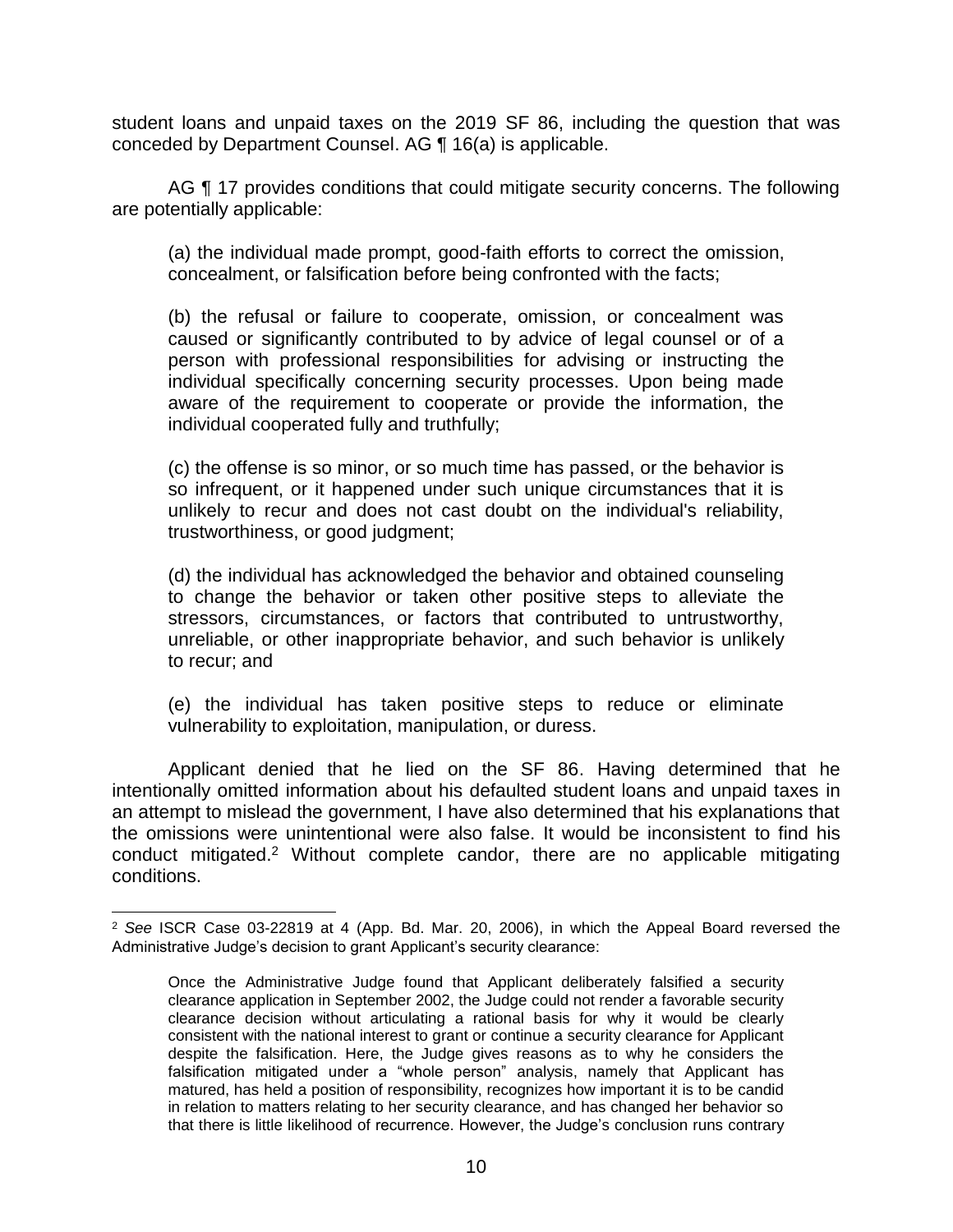### **Whole-Person Concept**

 $\overline{\phantom{a}}$ 

Under the whole-person concept, the administrative judge must evaluate an applicant's eligibility for a security clearance by considering the totality of the applicant's conduct and all relevant circumstances. The administrative judge should consider the nine adjudicative process factors listed at AG ¶ 2(d):

(1) The nature, extent, and seriousness of the conduct; (2) the circumstances surrounding the conduct, to include knowledgeable participation; (3) the frequency and recency of the conduct; (4) the individual's age and maturity at the time of the conduct; (5) the extent to which participation is voluntary; (6) the presence or absence of rehabilitation and other permanent behavioral changes; (7) the motivation for the conduct; (8) the potential for pressure, coercion, exploitation, or duress; and (9) the likelihood of continuation or recurrence.

Under AG  $\P$  2(c), the ultimate determination of whether to grant eligibility for a security clearance must be an overall commonsense judgment based upon careful consideration of the guidelines and the whole-person concept. I have incorporated my comments under Guidelines E and F in my whole-person analysis. I also considered Applicant's favorable character evidence.

 Overall, the record evidence leaves me with questions and doubts about Applicant's eligibility and suitability for a security clearance. I conclude Applicant did not mitigate the personal conduct and financial considerations security concerns.

## **Formal Findings**

 Formal findings for or against Applicant on the allegations set forth in the SOR, as required by section E3.1.25 of Enclosure 3 of the Directive, are:

| Paragraph 1, Guideline F:                                                                       | <b>Against Applicant</b>                                                               |
|-------------------------------------------------------------------------------------------------|----------------------------------------------------------------------------------------|
| Subparagraphs 1.a-1.b:<br>Subparagraph 1.c:<br>Subparagraphs 1.d-1.e:<br>Subparagraphs 1.f-1.g: | For Applicant<br><b>Against Applicant</b><br>For Applicant<br><b>Against Applicant</b> |
| Paragraph 2, Guideline E:                                                                       | <b>Against Applicant</b>                                                               |
| Subparagraph 2.a:                                                                               | <b>Against Applicant</b>                                                               |

 to the Judge's rejection of Applicant's explanations for the security clearance application falsification. At the hearing (after earlier admitting the falsification in her March 2003 written statement to a security investigator), Applicant testified that she had not intentionally falsified her application. Given the Judge's rejection of this explanation as not being credible, it follows that the Judge could not have concluded Applicant now recognizes the importance of candor and has changed her behavior.